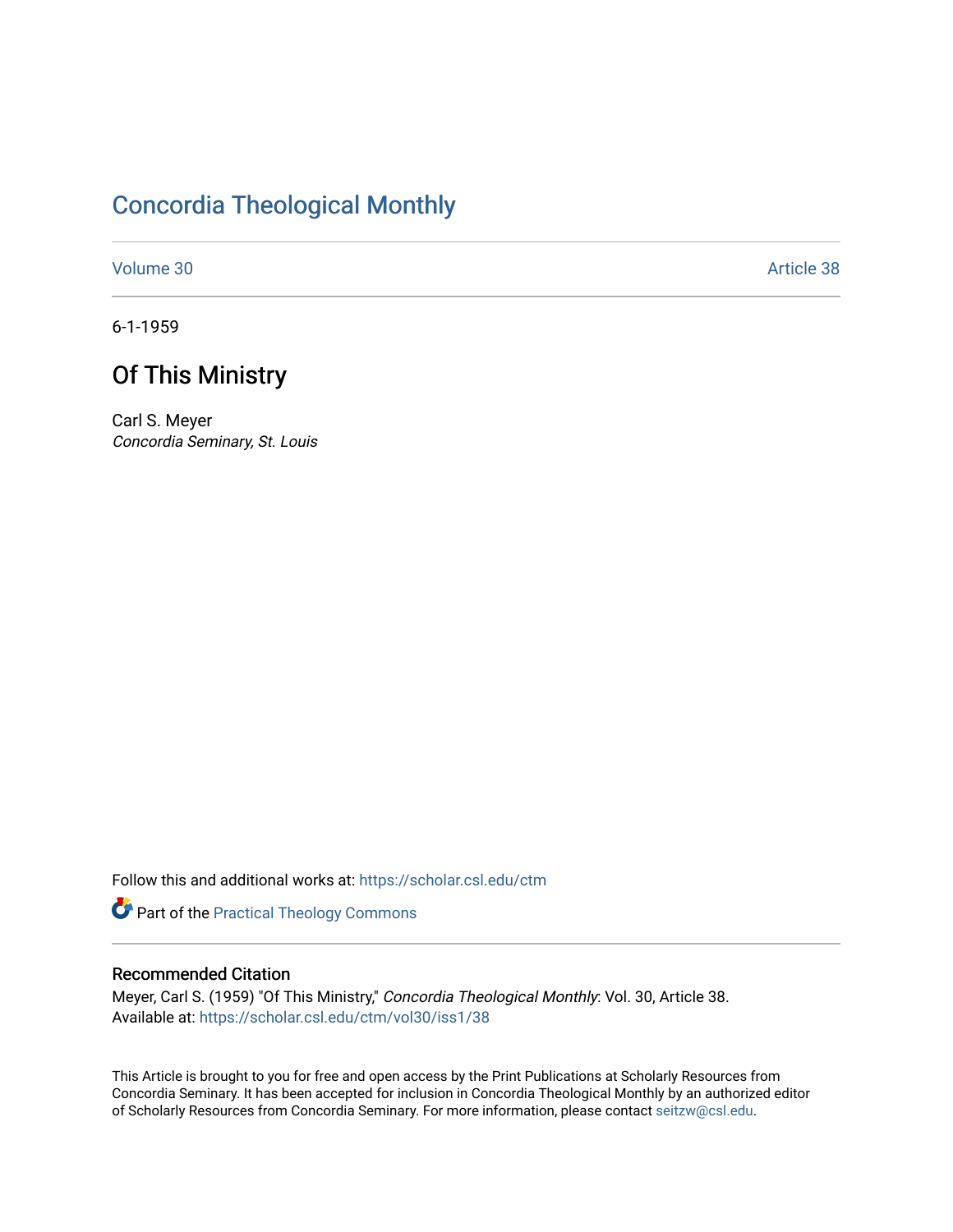# **Concordia Theological Monthly**

VOL. XXX **IUNB** 1959 No. 6

## Of This Ministry

The graduates of the seminaries and teachers colleges whom the church is sending forth this month are gifts of God. They have divinely appointed offices and have been called into a ministry of the Spirit. The petition of the General Prayer is again being beard: "Send forth laborers into Thy harvest, and sustain those whom Thou hast sent that the Word of reconciliation may be proclaimed to all people and the Gospel preached in all the world."

Preaching and teaching the Gospel of Christ is of the essence of this ministry. These graduates have "obtained part of this ministry" (Acts 1:17). The ministry of reconciliation glories in the cross of Him whom it serves.

Reconciliation with God is brought about by God alone, who reconciled men to Himself. The Word of reconciliation is this good news to men. The ministry of reconciliation, therefore, tells about the Word of reconciliation, the Christ in whom God reconciled the world unto Himself (2 Cor. 5:19). The ministry of reconciliation proclaims to men and women the message of reconciliation, which enables them to accept this reconciliation, for "faith cometh by hearing."

To be part of this ministry is a gift of God's grace. It is of God's mercy (2 Cor.4:1). Therefore those who are of this ministry let nothing daunt them. As God's mercy is new every morning, so His sustaining grace continually supports His servants. Those coming to this ministry rely on this mercy.

St. Paul writes (2 Cor. 4:1, 2): "Therefore seeing we have this ministry, **as we** have received mercy, we faint not, but have renounced the hidden things of dishonesty, not walking in craftiness nor handling the word of God deceitfully, but by manifestation of the truth commending ourselves to every man's conscience in the sight of God." The things that are hidden out of **a sense** of

1